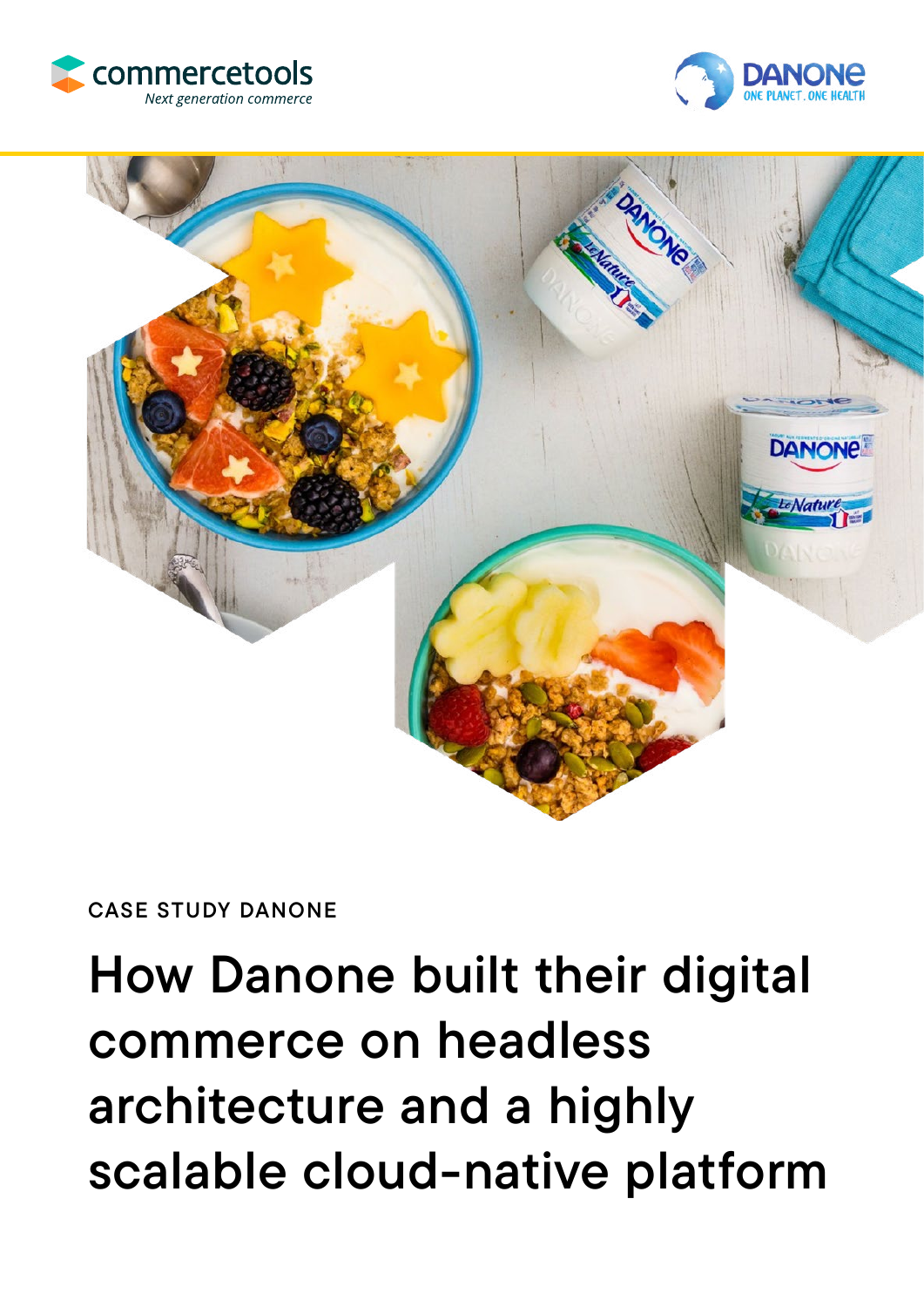

Danone is a leading global food and beverage company built on 4 businesses: Essential Dairy and Plant-Based Products, Waters, Early Life Nutrition and Medical Nutrition.

With products sold in over 120 markets, the company portfolio includes brands present worldwide such as Activia, Actimel, Alpro, Volvic, Evian and more.

COMPANY SIZE 28 Billion USD

MARKETS 120

**HEADQUARTERS** Paris, France

INDUSTRY Food

BUSINESS MODEL B2C

WORKED WITH PARTNERS Lab Digital

## The Challenge

As a multi-brand food corporation, Danone needed a flexible data model for their localized projects and D2C business model.



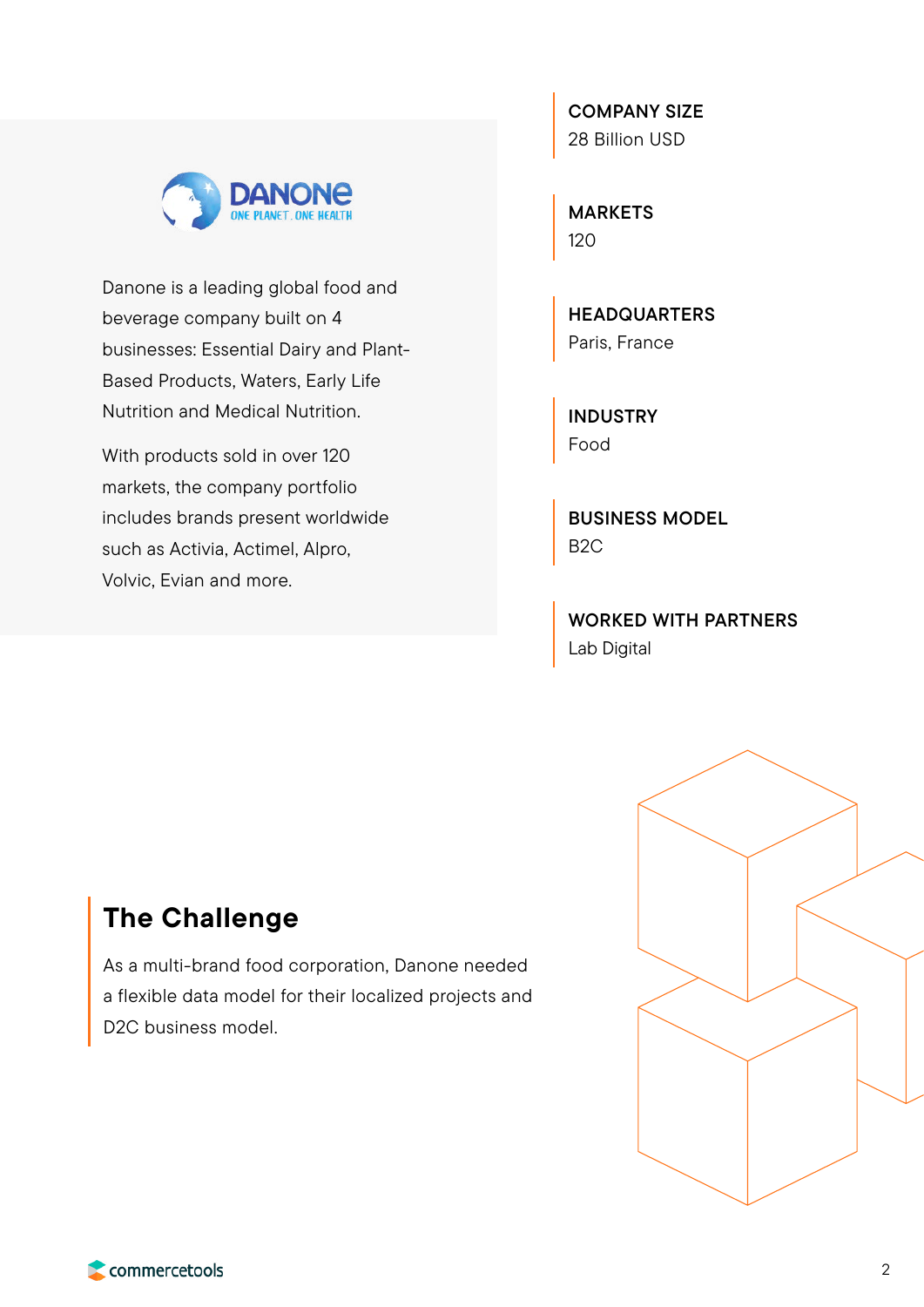

# The Solution

With the headless commerce architecture and highly scalable cloud-native platform of commercetools, Danone found the flexible data model that they needed to meet their business goals.

We were stuck in the past, with very monolithic decisions having to be made. So we decided to switch to a MACH architecture, which allows us to be modular, to pull components in and out. Fundamentally, we are building a modular system, we are making impactful choices for commerce and we absolutely put commercetools at the heart of this. "



LUKE O'CONNELL GLOBAL ENTERPRISE SOLUTIONS MANAGER, DANONE

### Why it was a success

Danone was granted access to best-in-class technology solutions at a cost that all markets could afford. The global core technology assets were placed at a content, profile and data level, and local activation decisions were put in the hands of the markets to customize to fit their specific business needs and capabilities.